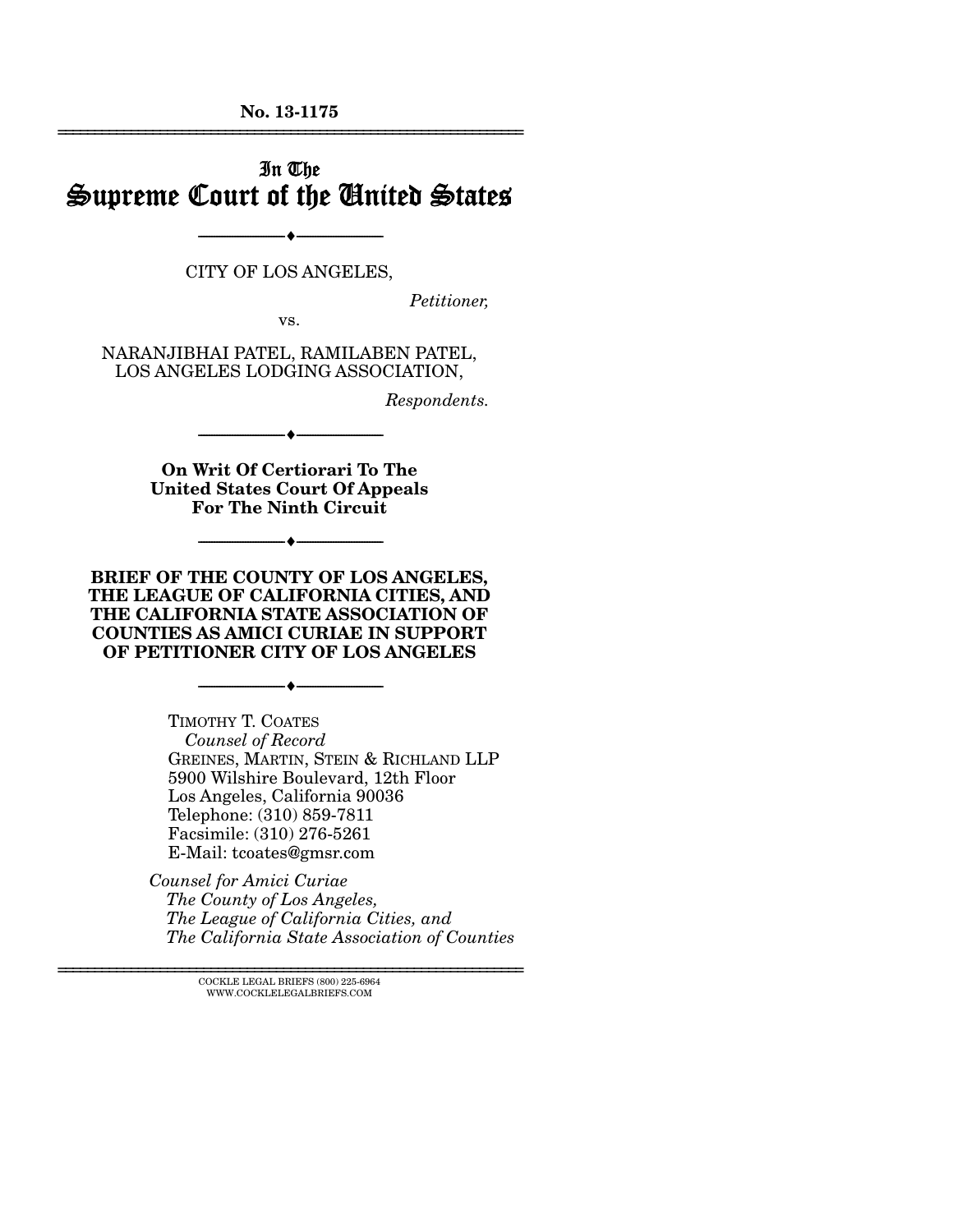# TABLE OF CONTENTS

| INTERESTS OF THE AMICI CURIAE                                                                                                                                                                                                                                                            | 1              |
|------------------------------------------------------------------------------------------------------------------------------------------------------------------------------------------------------------------------------------------------------------------------------------------|----------------|
| INTRODUCTION AND SUMMARY OF AR-                                                                                                                                                                                                                                                          | $\overline{2}$ |
|                                                                                                                                                                                                                                                                                          | 4              |
| MOTELS AND HOTELS PLAY A CENTRAL<br>ROLE IN THE BUSINESS OF HUMAN<br>TRAFFICKING AND THE SEXUAL EXPLOI-<br>TATION OF CHILDREN THAT CAN ONLY<br>BE EFFECTIVELY COMBATED BY REQUIR-<br>ING SUCH BUSINESSES TO RECORD<br>GUEST INFORMATION AND PROVIDE IT<br>TO LAW ENFORCEMENT OFFICERS ON | 4              |
| The Intimate Link Between Motel And<br>Α.<br>Hotel Occupancy And The Sexual Exploi-<br>tation Of Children Through Human Traf-                                                                                                                                                            | 4              |
| The Practical Application Of Los Angeles<br><b>B</b> .<br>Municipal Code Section 41.49 And Simi-<br>lar Statutes In Combating Human Traf-<br>ficking, And More Critically, Rescuing<br>Children Victimized By The Direct Par-<br>ticipation Of Motels And Hotels In Traf-                | 7              |
|                                                                                                                                                                                                                                                                                          | 13             |
|                                                                                                                                                                                                                                                                                          |                |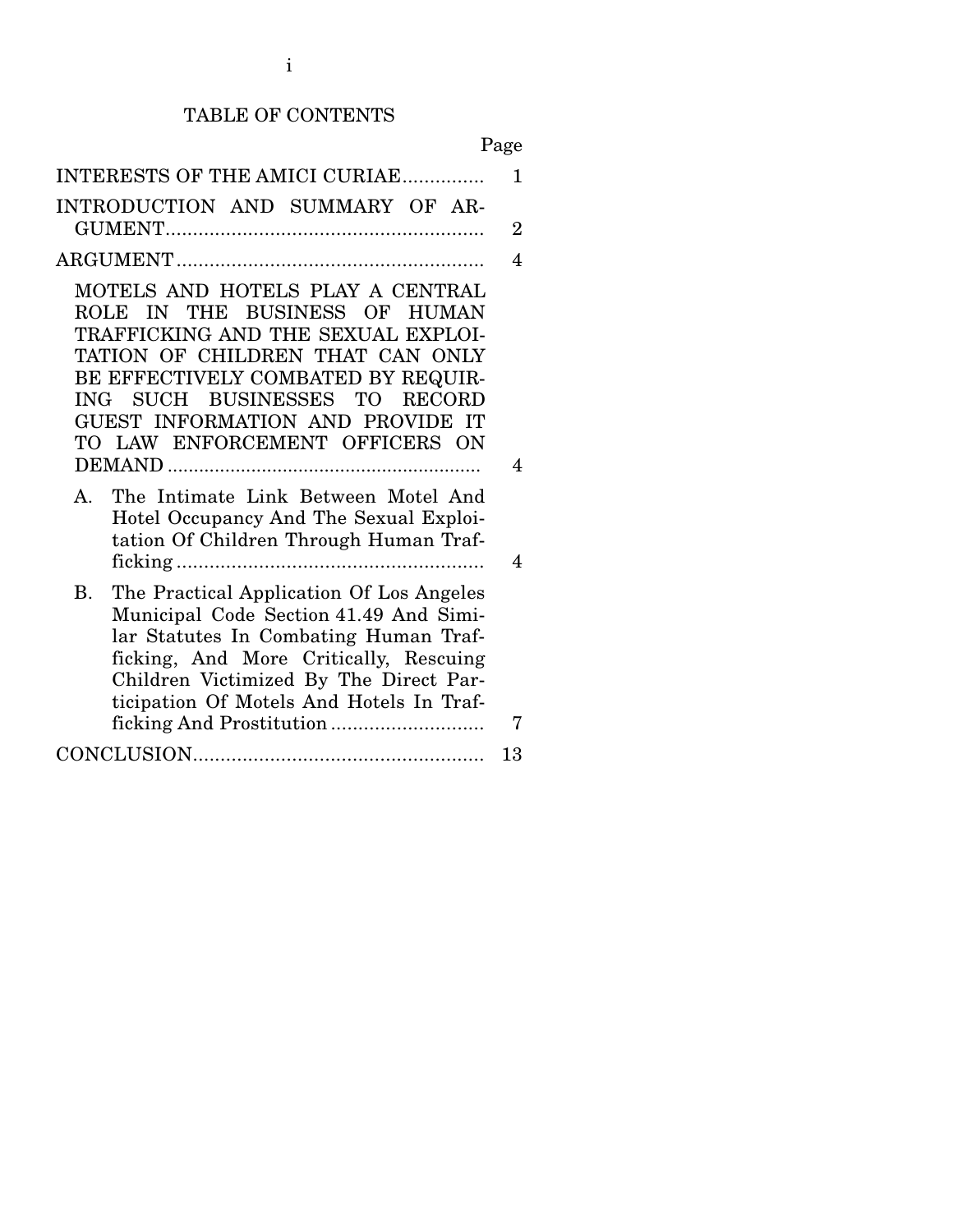ii

## TABLE OF AUTHORITIES

Page

**CASE** 

*Patel v. City of Los Angeles*, 738 F.3d 1058 (9th Cir. 2013) ................................................................... 3

### **ORDINANCE**

Los Angeles Municipal Code,

Section 41.49 ......................................... 3, 7, 9, 11, 12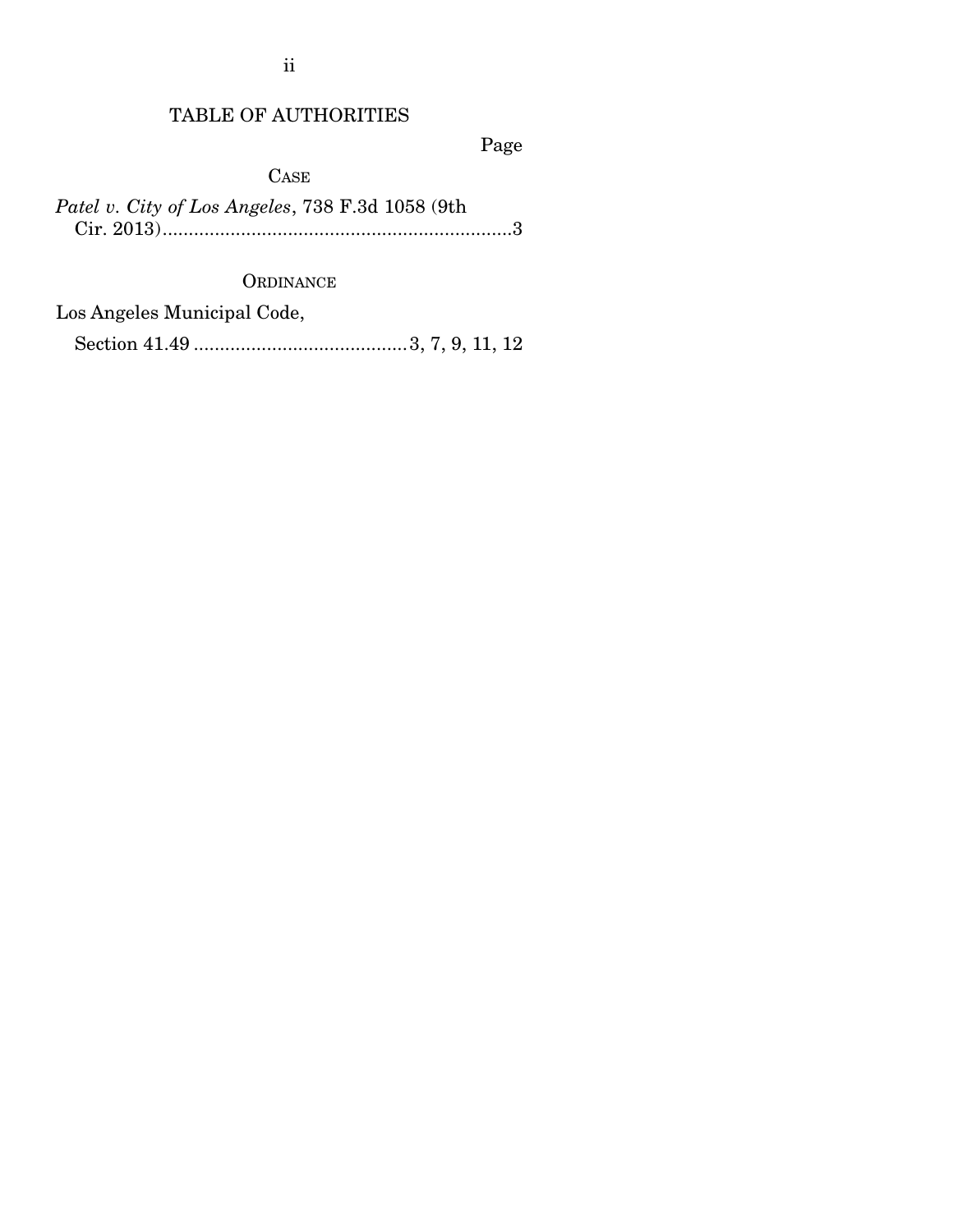The County of Los Angeles, The League of California Cities, and The California State Association of Counties respectfully submit this amici curiae brief in support of Petitioner.

#### **INTERESTS OF THE AMICI CURIAE**<sup>1</sup>

--------------------------------- ---------------------------------

The County of Los Angeles encompasses more than 4,000 square miles, with a population of over 10 million residents spread among 88 cities and 120 unincorporated communities. The Los Angeles County Sheriff 's Department has more than 9,500 sworn law enforcement personnel who provide police services to unincorporated areas of the County, and work in conjunction with other law enforcement agencies, such as the Los Angeles Police Department ("LAPD"), in combating the very serious problem of human trafficking and the sexual exploitation of children.

 The League of California Cities is an association of 473 California cities dedicated to protecting and restoring local control to provide for the public health,

<sup>&</sup>lt;sup>1</sup> Pursuant to Supreme Court Rule  $37.3(a)$ , this brief is being filed with the Court with the consent of all parties, as reflected on the Court's docket in the blanket consent letters filed by petitioner and respondents on November 17, 2014 and November 18, 2014, respectively. This brief was not authored in whole or in part by counsel for a party, and no person or entity, other than amici curiae, their members, or their counsel has made a monetary contribution to the preparation or submission of this brief.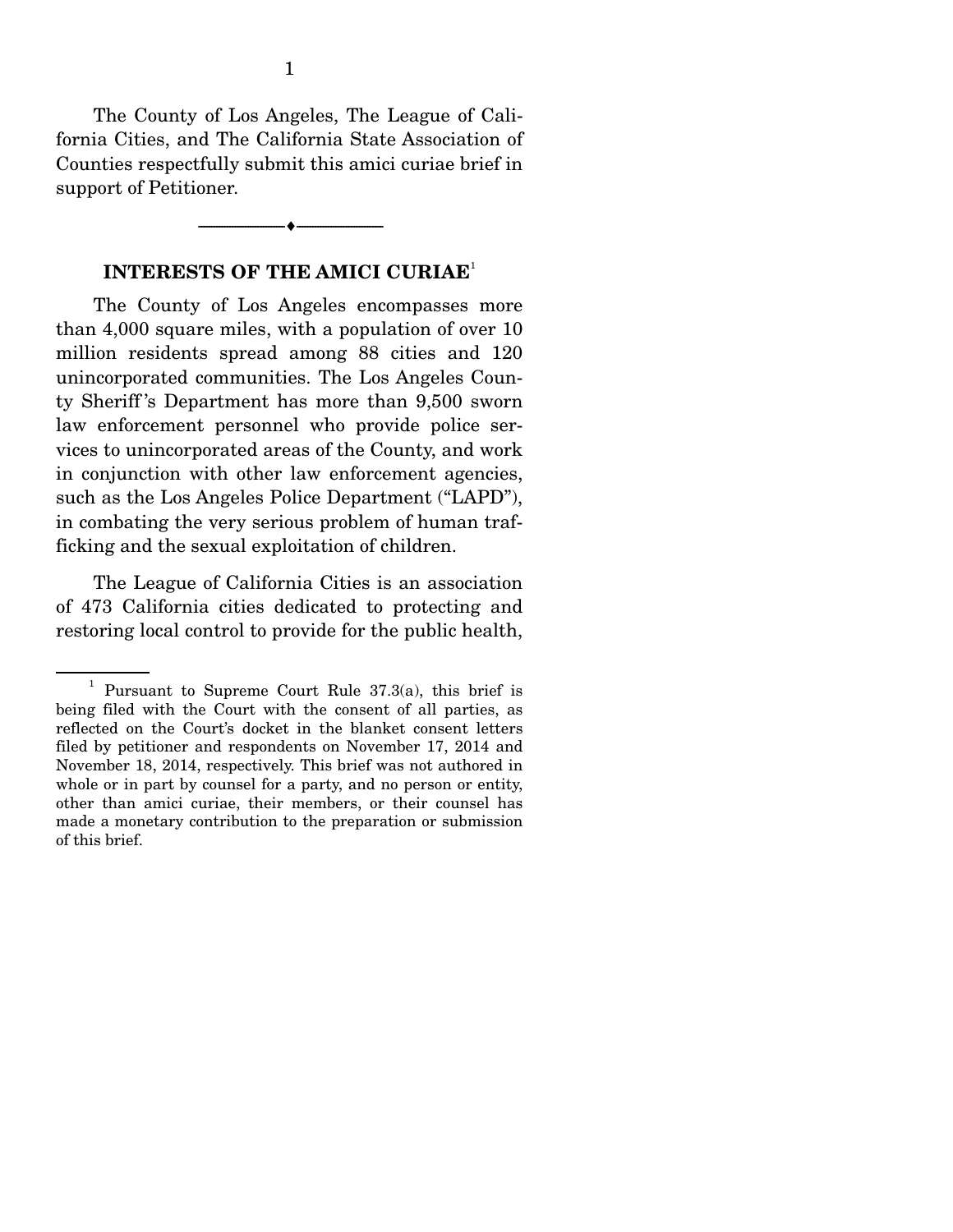safety, and welfare of their residents, and to enhance the quality of life for all Californians. The League is advised by its Legal Advocacy Committee, which is comprised of 24 city attorneys from all regions of the State. The Committee monitors litigation of concern to municipalities, and identifies those cases that have statewide or nationwide significance. The Committee has identified this case as having such significance.

 The California State Association of Counties ("CSAC") is a non-profit corporation. The membership consists of the 58 California counties. CSAC sponsors a Litigation Coordination Program, which is administered by the County Counsels' Association of California and is overseen by the Association's Litigation Overview Committee, comprised of county counsels throughout the state. The Litigation Overview Committee monitors litigation of concern to counties statewide and has determined that this case is a matter affecting all counties.

#### **INTRODUCTION AND SUMMARY OF ARGUMENT**

--------------------------------- ---------------------------------

17 children condemned to a life of continued abuse and exploitation in just seven months. That is potentially the price of insulating hotel and motel guest registries from on-demand review by law enforcement officers.

 Specifically, 17 fewer children have been rescued from human trafficking by LAPD officers following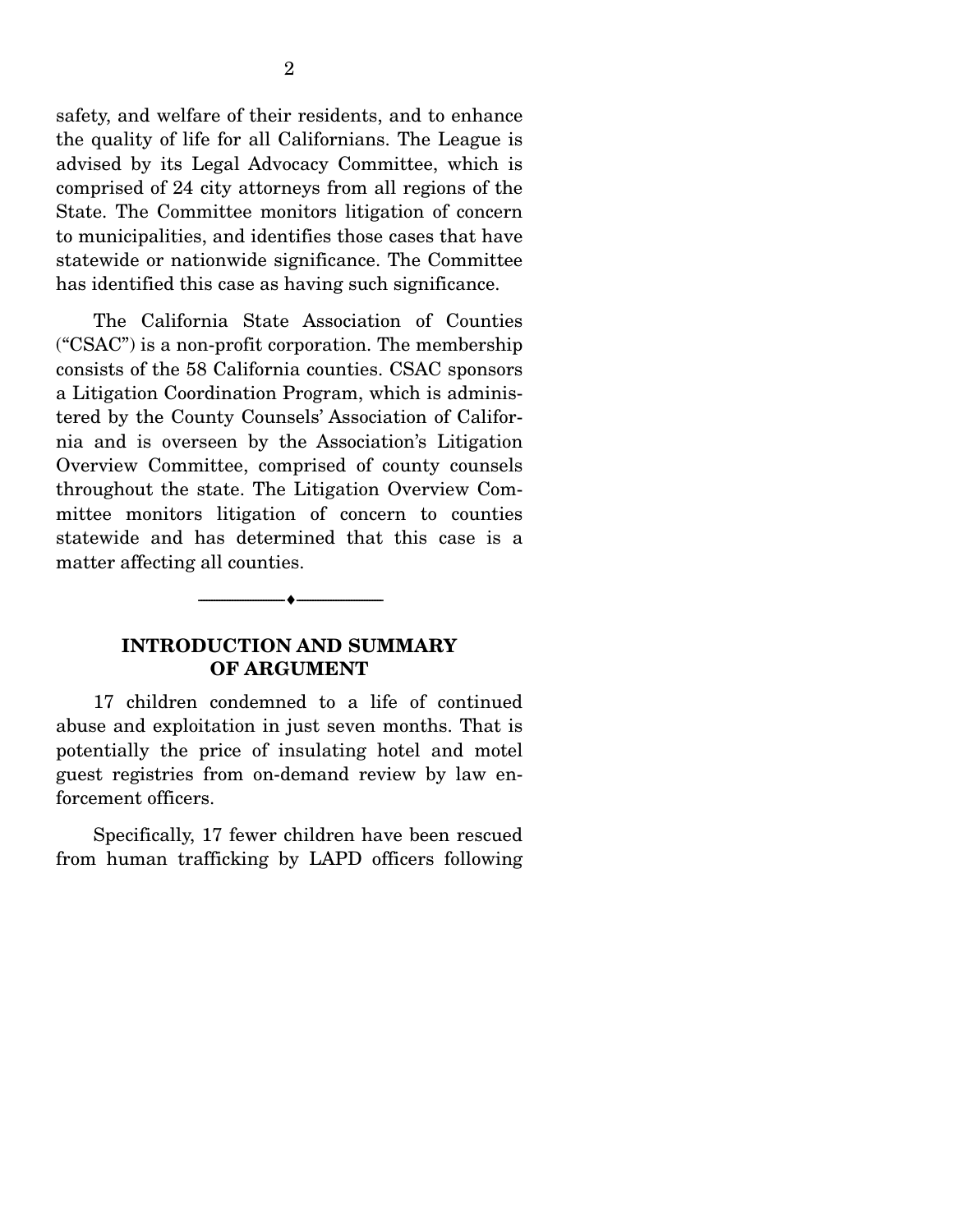suspension of enforcement of Los Angeles Municipal Code section 41.49 after the Ninth Circuit's decision in *Patel v. City of Los Angeles*, 738 F.3d 1058 (9th Cir. 2013), than were rescued in a similar period prior to the decision.

 As amici discuss, this disturbing information is not surprising. Motels and hotels play a central role in the business of human trafficking and sexual exploitation of children. The requirement that such business owners record identifying information on every guest, and provide such information to law enforcement officers on demand, is a significant tool that enhances the ability of law enforcement officers to apprehend and prosecute those who would exploit children, and more significantly, allows officers to rescue children from these most dire of circumstances.

 The purpose of this brief is to provide the Court with real world data on how the hotel and motel industry plays a central part in human trafficking and the sexual exploitation of children. The brief provides concrete examples of the manner in which regulations such as section 41.49, allow law enforcement officers to bring criminals to justice and save children from further abuse, illustrating the effectiveness and importance of such provisions in addressing public health and safety issues in cities and counties across the country.

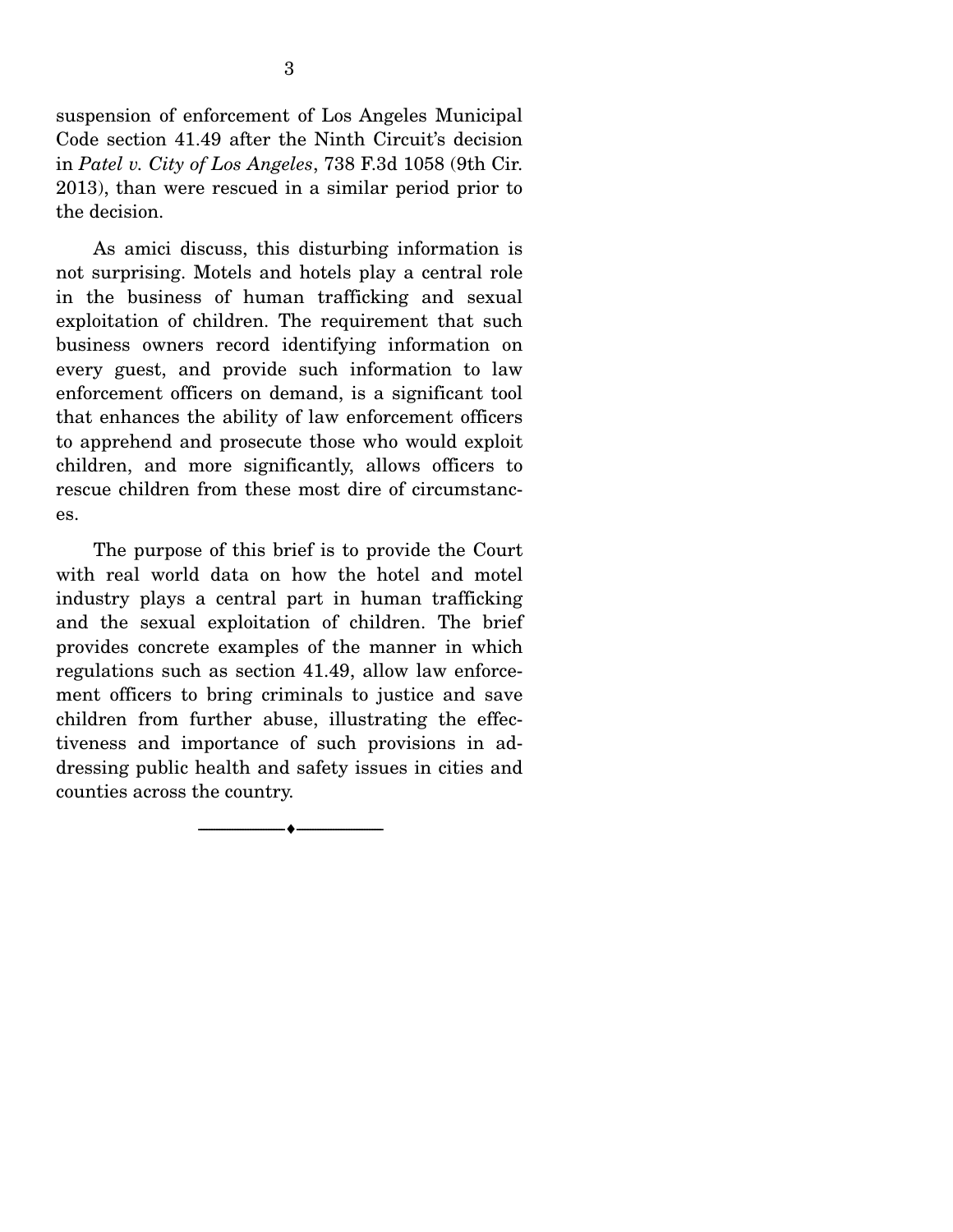#### **ARGUMENT**

**MOTELS AND HOTELS PLAY A CENTRAL ROLE IN THE BUSINESS OF HUMAN TRAF-FICKING AND THE SEXUAL EXPLOITATION OF CHILDREN THAT CAN ONLY BE EFFEC-TIVELY COMBATED BY REQUIRING SUCH BUSINESSES TO RECORD GUEST INFOR-MATION AND PROVIDE IT TO LAW EN-FORCEMENT OFFICERS ON DEMAND.** 

**A. The Intimate Link Between Motel And Hotel Occupancy And The Sexual Exploitation Of Children Through Human Trafficking.** 

Saving Innocence is a nonprofit organization that works with local law enforcement in the Los Angeles County area in pursuit of its core mission of protecting children from sexual exploitation through prostitution.<sup>2</sup> The organization provides children who have been taken into custody during law enforcement operations with shelter, counseling, and access to social services, with the goal of helping them leave the life of sexual slavery and recover from its devastating effects.<sup>3</sup>

 35% of children taken into the Saving Innocence Project were recovered by law enforcement in

<sup>&</sup>lt;sup>2</sup> http://www.savinginnocence.org/about/ (last accessed December 15, 2014).

 $^3$   $Id.$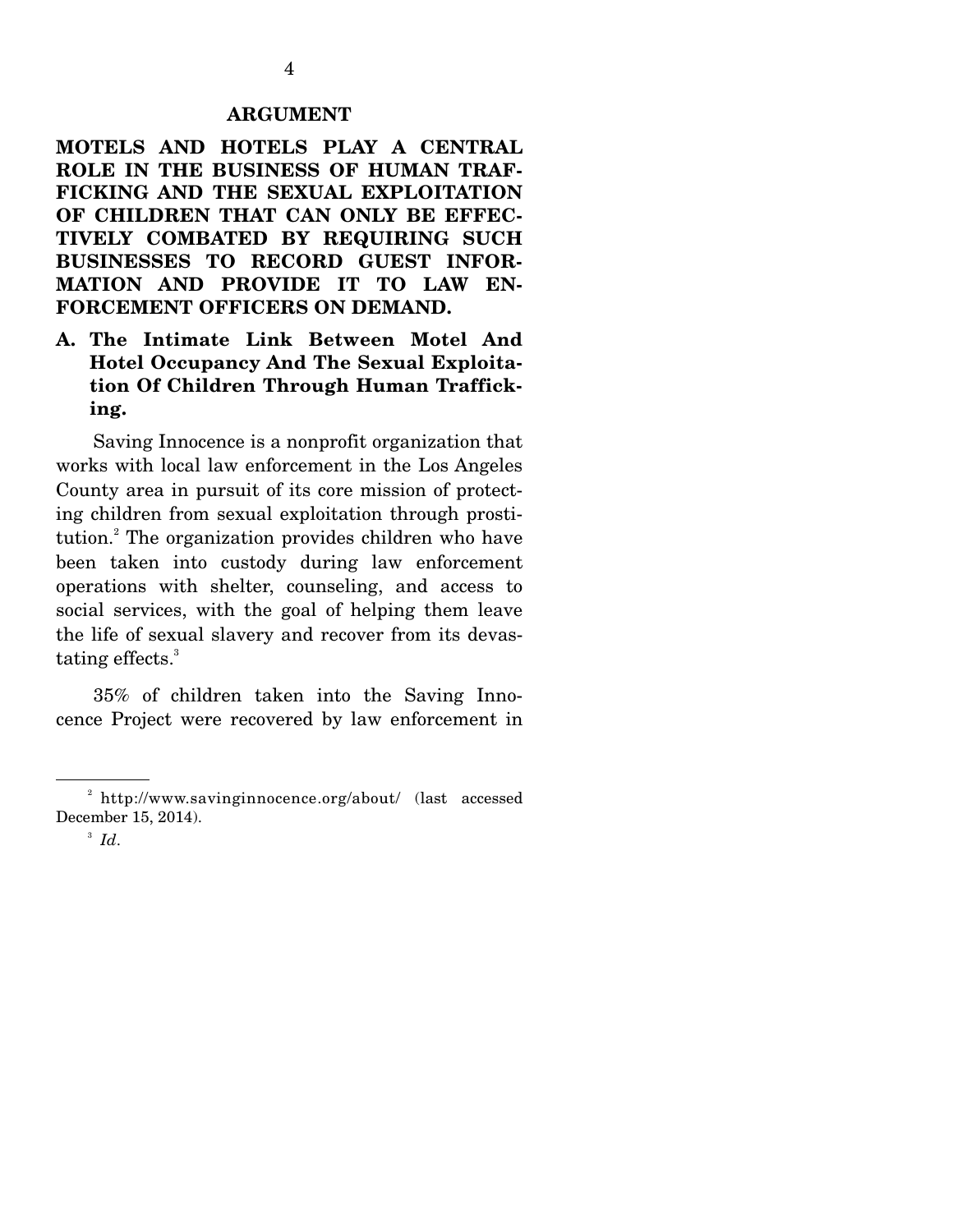operations against motels and hotels.<sup>4</sup> Their average age at the time of being taken into custody is 15, though the average age at which they first entered into a life of sexual exploitation is 12.<sup>5</sup>

 Many of the children from Saving Innocence report that their first entry into this living nightmare started when a trafficker secured a motel room for them to stay in while having no place to live. $^{6}$  It is there that they may have been beaten for the first time and coerced into prostitution.<sup>7</sup> The clear willingness of motel owners to "look the other way" or "turn a blind eye" no matter what happens within the walls of the rooms snuffs out any hope that a call for help will bring relief.<sup>8</sup> One Saving Innocence client reported being savagely beaten by her pimp and screaming, but knowing that no help would be forthcoming from the owners of the motel and that no one was likely to call the police.<sup>9</sup>

 Aside from serving as a starting point for entry into a life of sexual exploitation, the motels are an integral part of an ongoing transient and itinerant

 $^{\circ}$  *Id.* 

<sup>4</sup> Letter from Kim Biddle, Founder and Executive Director of Saving Innocence, to Los Angeles County Board of Supervisors (Dec. 3, 2014) at 1.

 $\int_{6}^{5}$  *Id*.

 $^7$  *Id.* 

<sup>8</sup> *Id*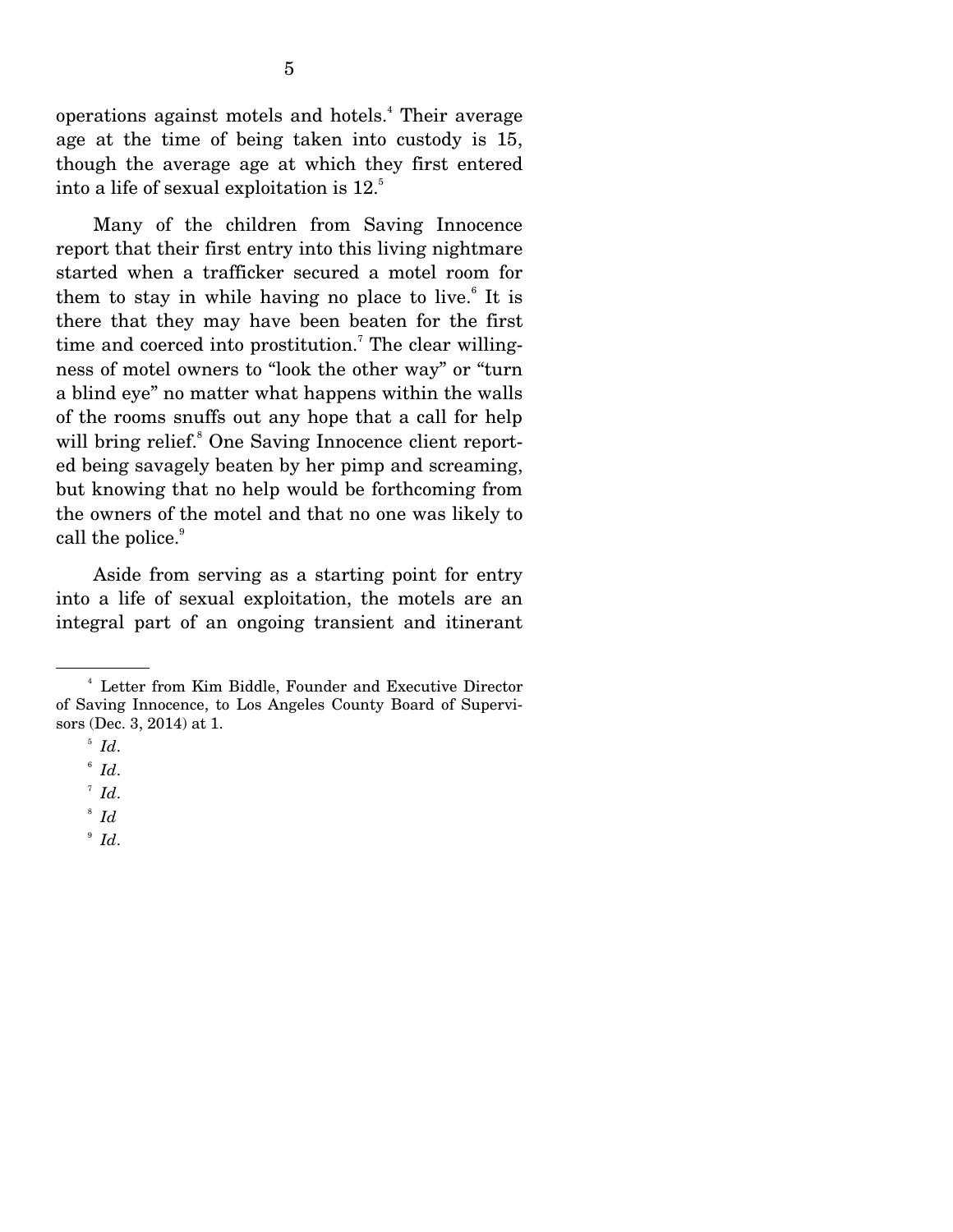process by which the children are moved across state lines, and transported from motel to motel by a trafficker depending upon the perceived demand for services, such as a special sporting event, convention or the like.<sup>10</sup> Some children are moved on a daily basis, so that they do not know where they are at any given time, or even what day it is. $^{11}$ 

 Even if "settled" in a particular region, such as the vast area covered by Los Angeles County, these children may be moved from motel to motel throughout the county, from the city of Los Angeles, to the cities of Compton, Long Beach, Carson, Inglewood and Pasadena.<sup>12</sup> In some instances the trafficker may secure a room and force the child to perform sex with clients – "Johns" – in the room, with the trafficker later staying in the room.**<sup>13</sup>** Other times, the trafficker may have the Johns rent the room, and in some instances, the exploited children may be allowed to stay in the rooms once the Johns leave.<sup>14</sup>

 Even after children are rescued and secured placement through programs such as Saving Innocence, these same motels ironically provide a hiding place for those children who resist assistance and flee the program, since the children have learned that

<sup>&</sup>lt;sup>10</sup> *Id.* at 1-2.<br><sup>11</sup> *Id.* at 2.

<sup>12</sup> *Id*. at 1.

<sup>&</sup>lt;sup>13</sup> *Id.* at 2.<br><sup>14</sup> *Id.* at 1.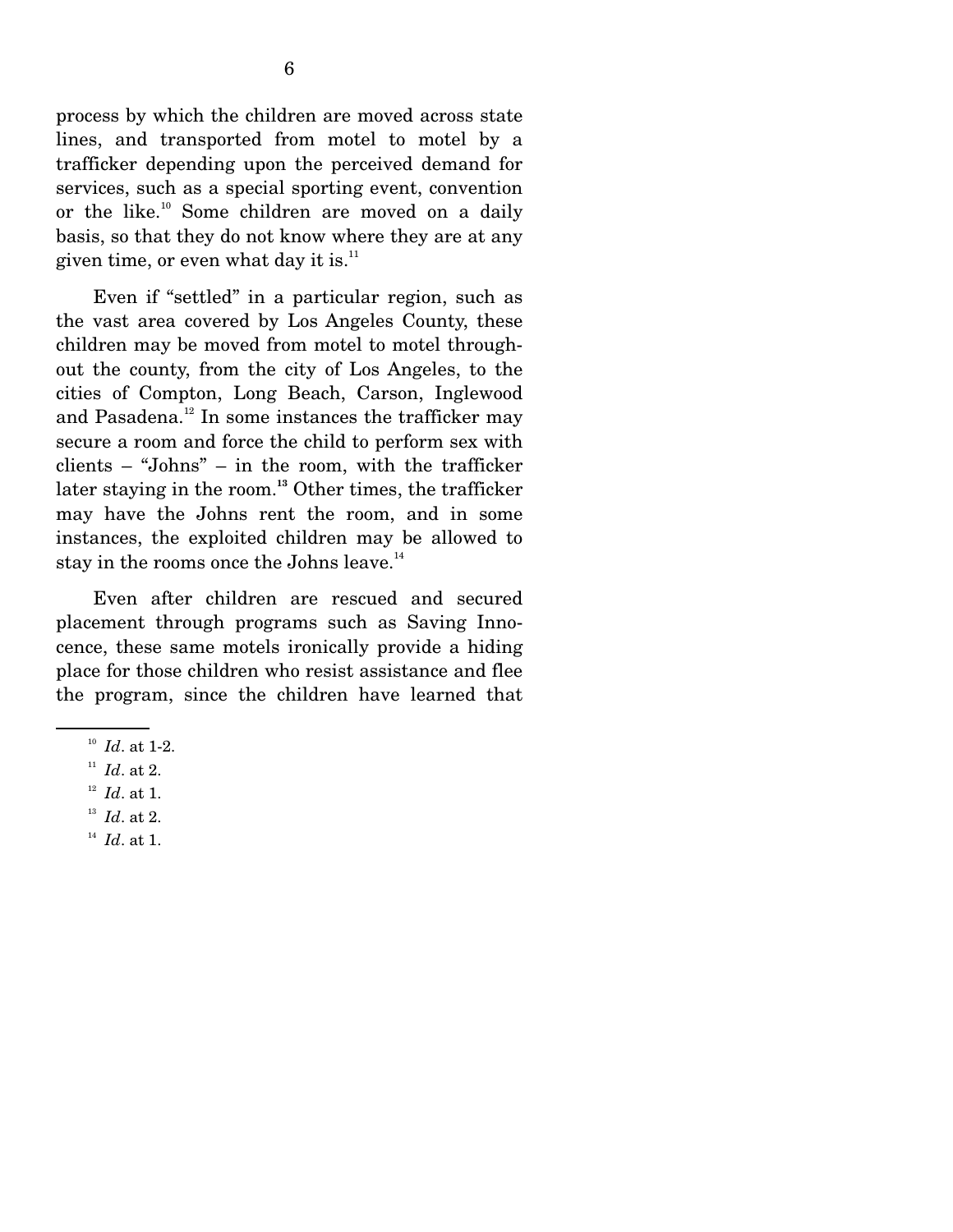they may obtain a room on a cash basis from individuals unlikely to ask questions or provide information to authorities.<sup>15</sup>

 Quite literally, from start to finish of the entire process, motels and hotels are intimately involved in the sexual exploitation of children on a commercial basis. For many such businesses, human trafficking is, very simply, a core part of their operation.

**B. The Practical Application Of Los Angeles Municipal Code Section 41.49 And Similar Statutes In Combating Human Trafficking, And More Critically, Rescuing Children Victimized By The Direct Participation Of Motels And Hotels In Trafficking And Prostitution.** 

Los Angeles Municipal Code ("LAMC") section 41.49 and similar statutes throughout the nation combat the anonymity that shields human traffickers, their customers, and their victims from scrutiny. Requiring motels and hotels to record identifying information of all guests may deter Johns from participating at all, fearing later revelation of their identities. Traffickers too, may be deterred from using a particular hotel or motel if they are required to give verifiable identifying information that could lead to their arrest. As Los Angeles County Sheriff Jim McDonnell notes, "when motels accurately maintain

<sup>15</sup> *Id*. at 2.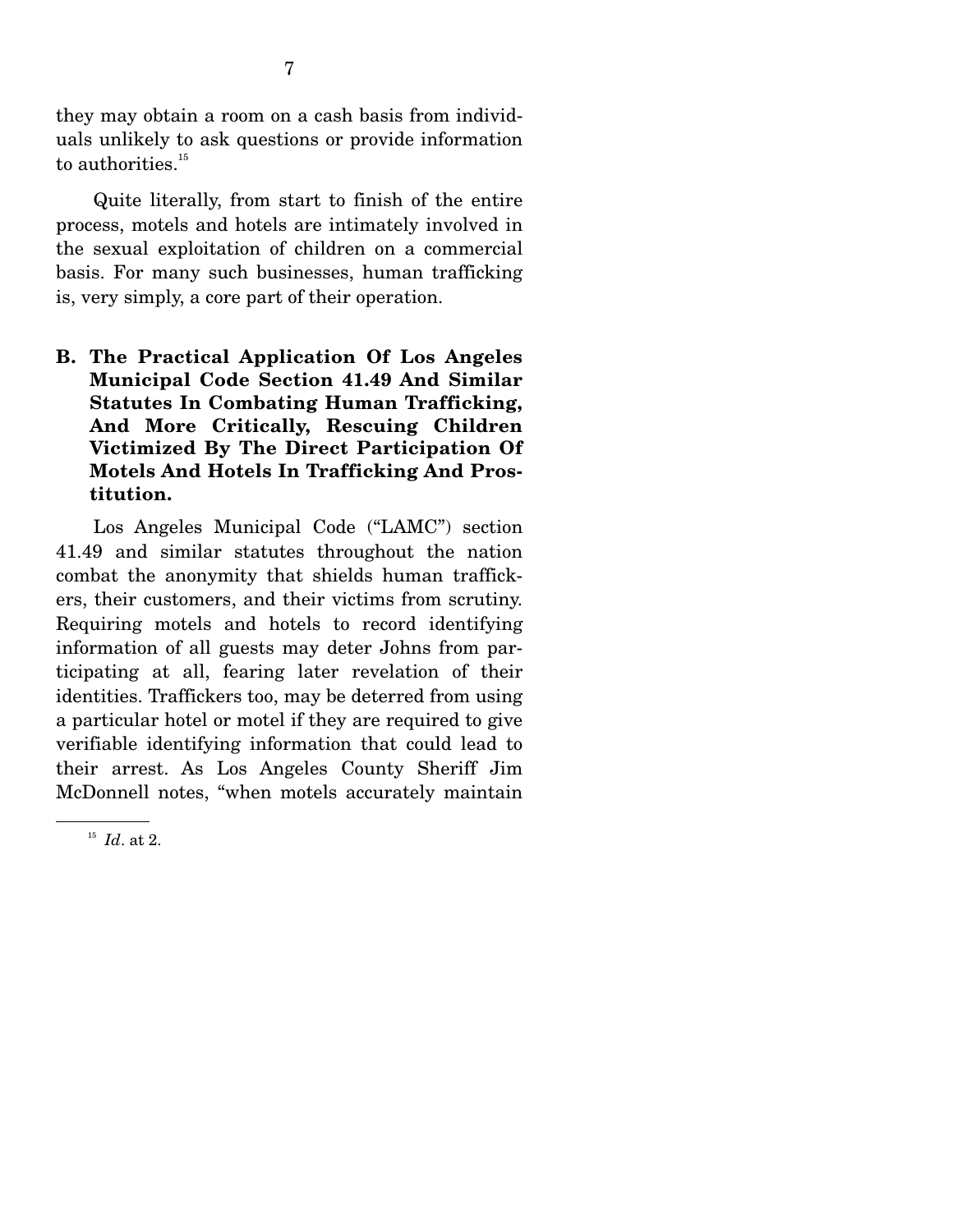their registries, the criminal clientele moves on. At that point, legitimate business motel owners not only address operational deficiencies but make cosmetic improvements to attract law-abiding customers."16

 Of course, merely requiring that such information be recorded in a timely fashion does not assure that it will be done, absent some realistic threat that the failure to record such information will be detected. The ability to demand on-the-spot production of registration books to verify that the information is being recorded is the only practical means to assure compliance with such regulations. Advance notice of such inspections through the procurements of an administrative warrant would afford those subject to the statute the opportunity to *ex post facto* manufacture identifying information, accurate or not, and therefore evade the underlying purpose of the ordinance.

 But even putting aside the need to assure that accurate information is kept in the first instance through the threat of on-demand production of the registration material, the accurate recording and, more critically, production of such information is crucial to the ability of law enforcement to not simply combat prostitution, but more importantly, to rescue

<sup>&</sup>lt;sup>16</sup> Letter from Jim McDonnell, Los Angeles County Sheriff, to Los Angeles County Board of Supervisors (Dec. 15, 2014) at 3. Prior to his election as Sheriff, McDonnell served as an Assistant Chief of the Los Angeles Police Department and Chief of the City of Long Beach Police Department. *Id*. at 1.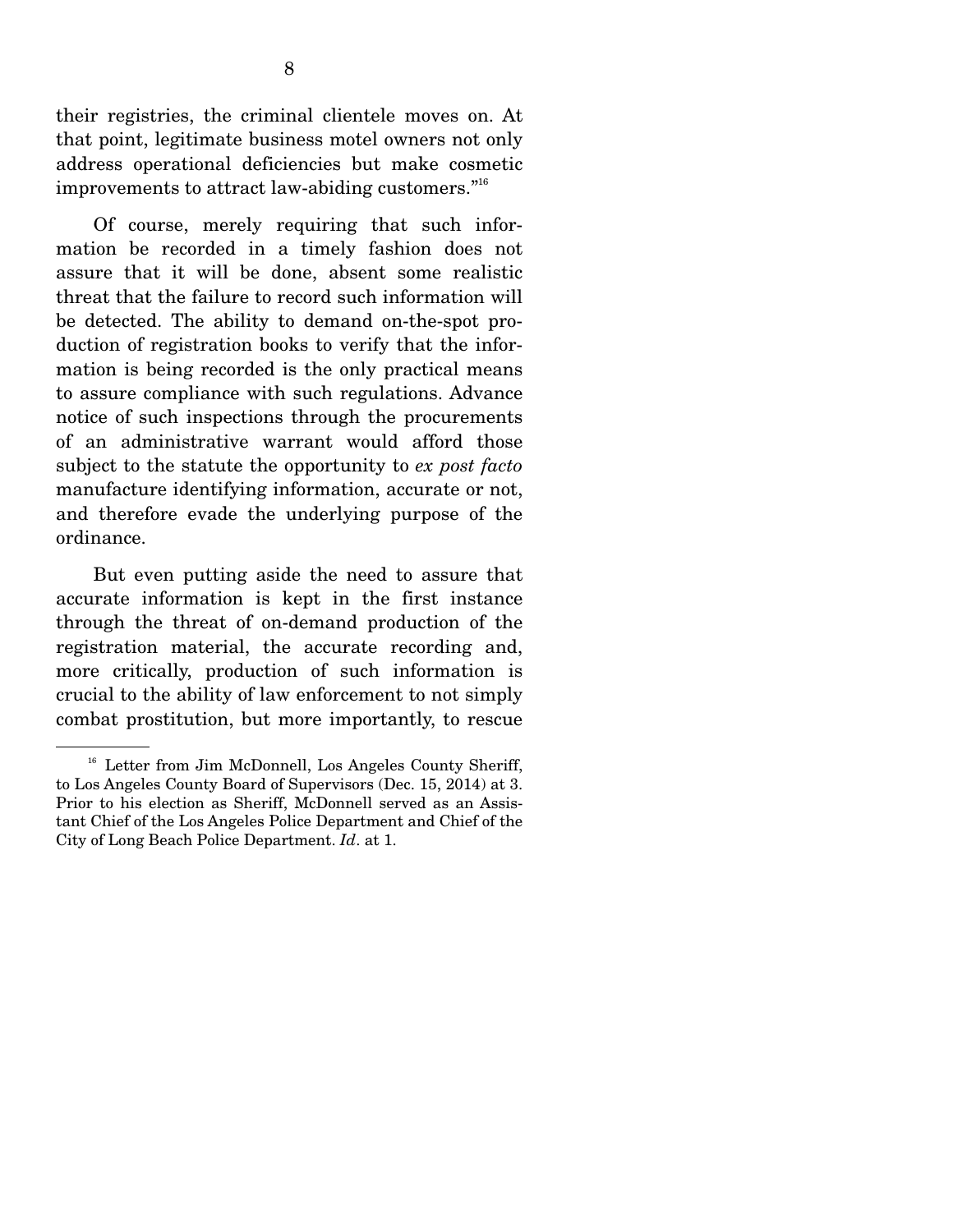those children ensnared in human trafficking. In an age in which information travels with the speed of a text message or a cell phone call, the ability to identify the occupants of rooms in a motel or hotel on an expedited basis is vital to the ability of law enforcement to combat prostitution and human trafficking in such businesses by enabling law enforcement to expeditiously arrest pimps and rescue children before they once again disappear into the labyrinth of seedy motels. $17$ 

 Information provided to the Los Angeles County Sheriff 's Department by local law enforcement agencies provides insight into the day-to-day application of section 41.49 and similar statutes. For example, in one incident, City of Long Beach Police Department detectives learned a 16-year-old runaway was involved in a commercial sex activity in the City of South Gate. The runaway had been arrested for prostitution and was currently advertising for commercial sex services on the internet. The detectives attempted to arrange an undercover operation to contact her, which led them to a motel. When she answered no further phone calls, detectives were able to inspect the motel ledger and quickly determine the room in which she and the suspect were most likely staying. Detectives went to the room and found her, naked and hiding under the bed, as well as the suspect, and took appropriate law enforcement action.<sup>18</sup>

<sup>&</sup>lt;sup>17</sup> *Id.* at 1.<br><sup>18</sup> *Id.* at 1-2.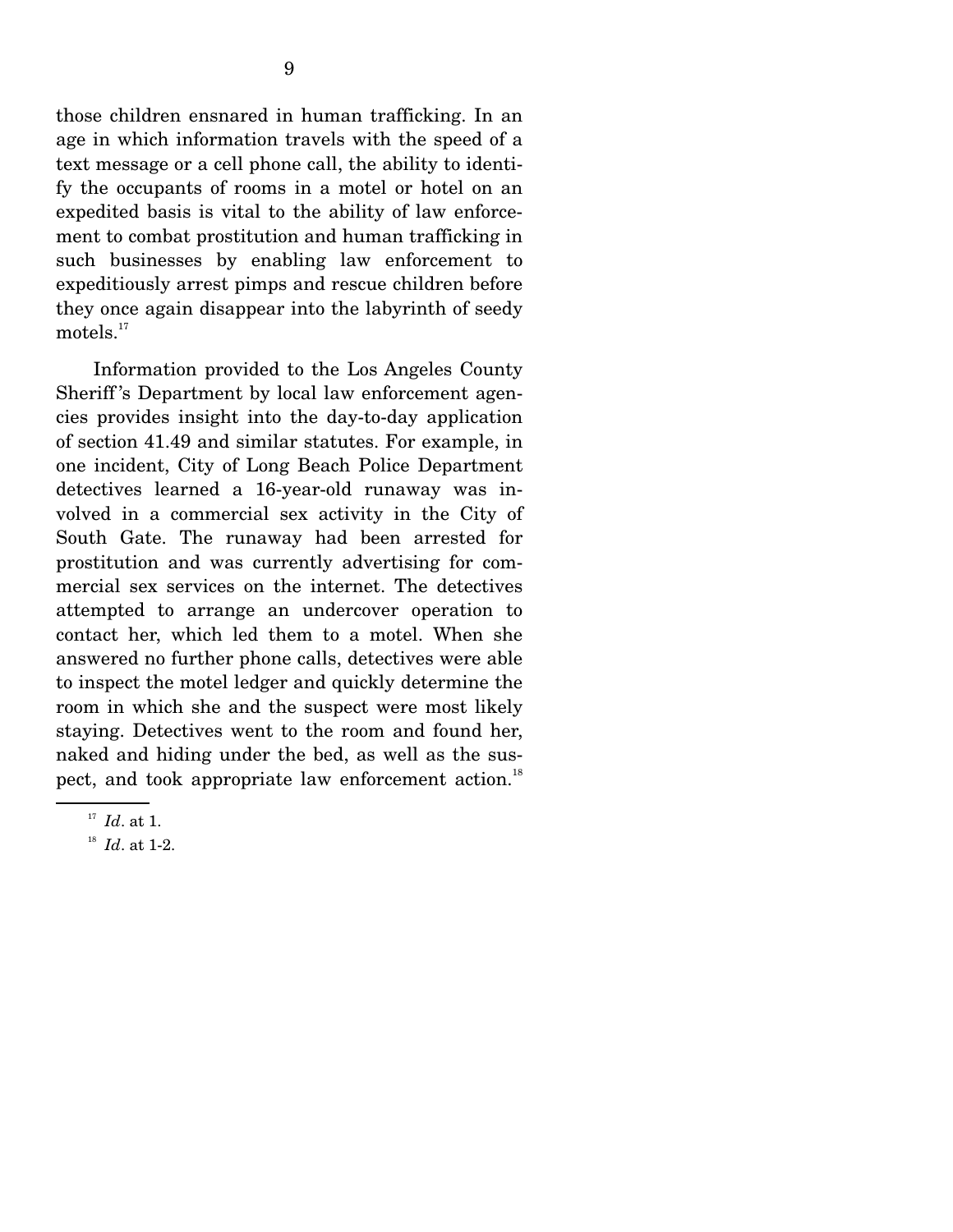Without the ability to immediately inspect the registration ledger, this enforcement and rescue action would have been impossible. The officers would not have been able to secure a warrant, given the absence of information as to which of the numerous rooms the girl might be occupying. Similarly, a room by room search of the establishment would make finding the 16-year-old girl and the suspect impractical, as once such a large-scale operation commenced, the suspect would have had the opportunity to flee with his victim long before law enforcement officers might chance upon the correct room.

 An incident involving LAPD detectives is similarly instructive. Detective Support and Vice Division received a tip that a 17-year-old runaway from Portland, Oregon was advertising for commercial sex on the internet. Vice detectives organized an undercover operation and detained the runaway. During an interview, she told investigators that two additional girls were with the trafficker at another nearby motel, but she did not know in what room they were staying. Detectives conducted a surveillance of the motel and saw two young females who met the description given to them by the 17-year-old runaway. The females were detained, but the trafficker was not with them, and they did not know his true name. However, they said he was due to return to the motel shortly. Investigators were able to quickly check the motel ledger where they obtained his true name and the vehicle he was driving. Being able to inspect the ledger without delay allowed the detectives to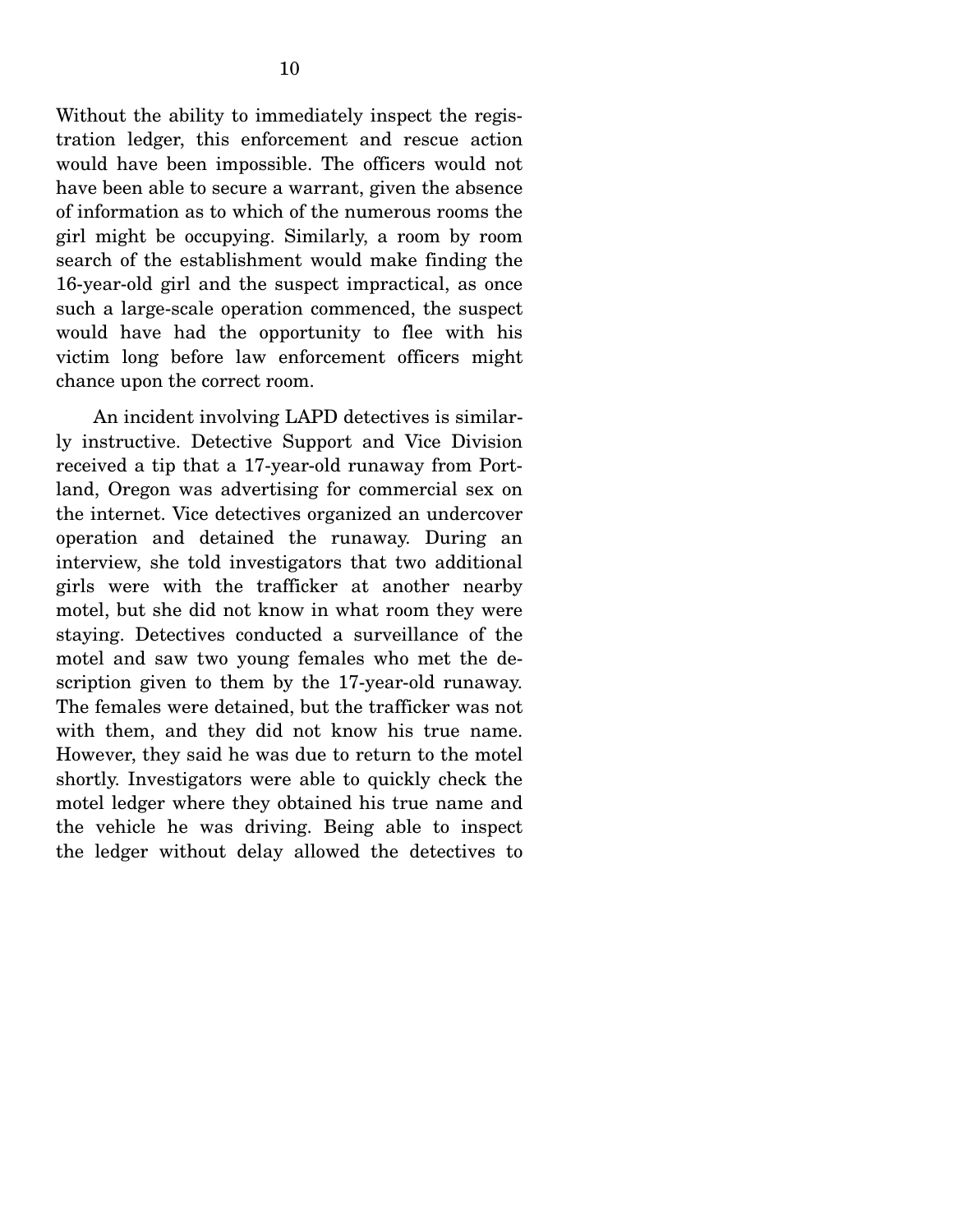apprehend the suspect while he was still in the area and prevent further exploitation of the two girls.<sup>19</sup>

 In another incident, LAPD vice detectives worked with the Federal Bureau of Investigation to rescue two children who were runaways from out of state. Federal agents established that the two children were staying at a motel near Los Angeles International Airport with a violent trafficker. The motel had well over 100 rooms, making the task of surveillance nearly impossible on such a large location. Detectives asked the motel operator to inspect the ledger. Initially, he was uncooperative, however, after advising him of the provisions of section 41.49, he complied and the room was identified. Detectives contacted the occupants of the room, where two child victims were rescued and the trafficker was arrested.<sup>20</sup>

 The incidents recounted above resulted in the arrest of three traffickers, but more importantly, the rescue of six children from a life of sexual exploitation. The effectiveness of section 41.49, and the devastating human cost of stripping law enforcement of this important regulatory tool in combating human trafficking and the sexual exploitation of children, is readily discerned from review of arrest and rescue statistics immediately prior to, and just after the City of Los Angeles suspended enforcement of the provision following the Ninth Circuit's en banc decision.

 $\frac{19}{20}$  *Id.* at 2.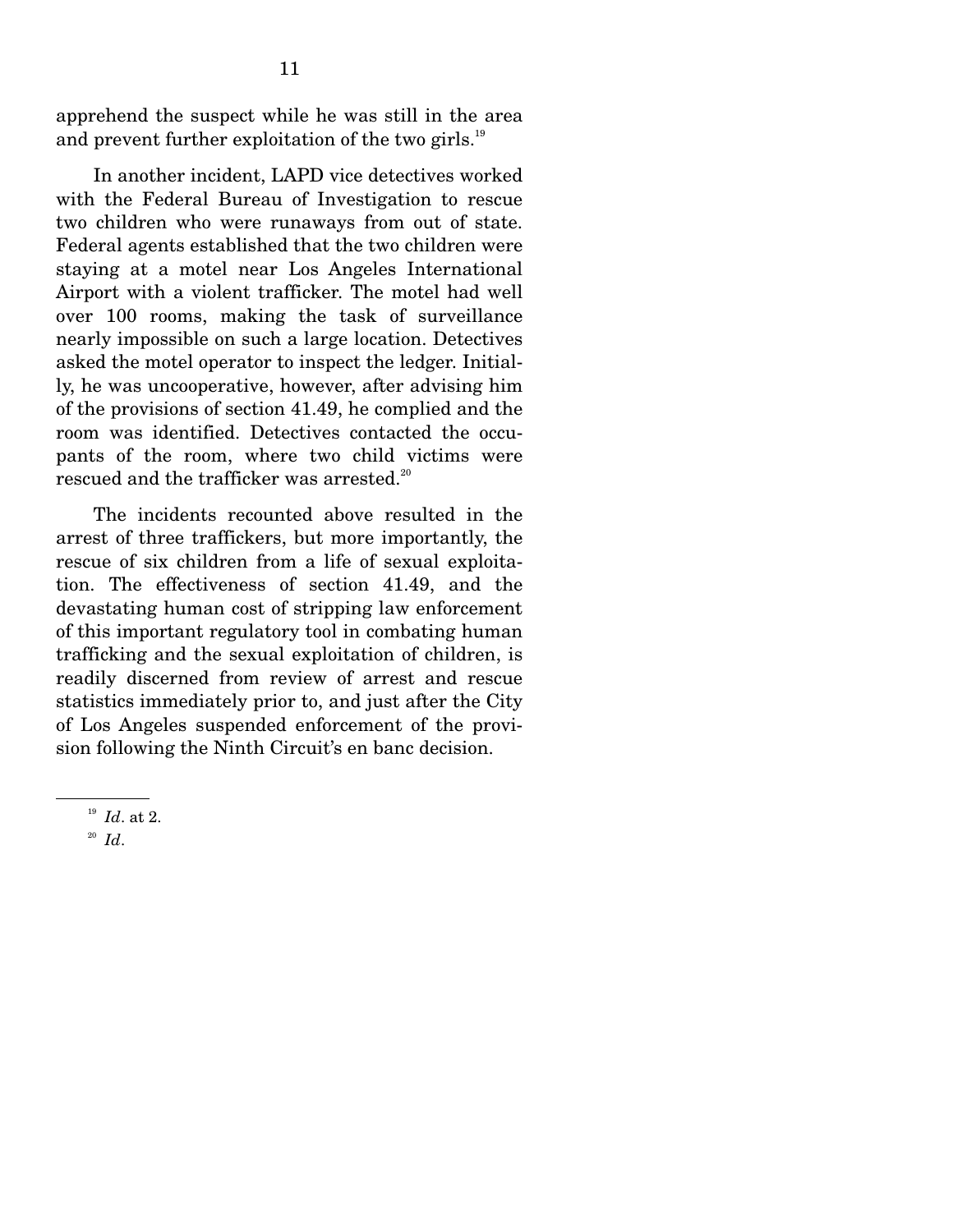Information received from the LAPD reveals that between June 1, 2013 and January 31, 2014 – when section 41.49 was still enforced – LAPD officers rescued 32 children from human trafficking. On February 10, 2014, the LAPD suspended enforcement of section 41.49. From March 1, 2014 through October 31, 2014, only 15 children were rescued  $-$  a 53% decline in rescues. Not surprisingly, there was also a sharp reduction in arrests for related offenses. Arrests for human trafficking fell 43%, with arrests for pimping and prostitution declining 66% and 23%  $respectively.<sup>21</sup>$ 

 The human cost of suspending enforcement of section 41.49 for as little as seven months is sobering – 17 fewer children rescued from the nightmare existence of human trafficking and sexual exploitation. As Los Angeles County Sheriff Jim McDonnell notes, "[h]uman sex trafficking, especially involving the exploitation of children, is a serious problem in Los Angeles and in many cities throughout the nation" and "[o]rdinances such as LAMC section 41.49 are an important tool for law enforcement to have in order to combat this growing problem, and to facilitate rescues and arrests that in some cases may not otherwise have been possible."<sup>22</sup>

--------------------------------- ---------------------------------

 $\frac{21}{22}$  *Id.* at 1.